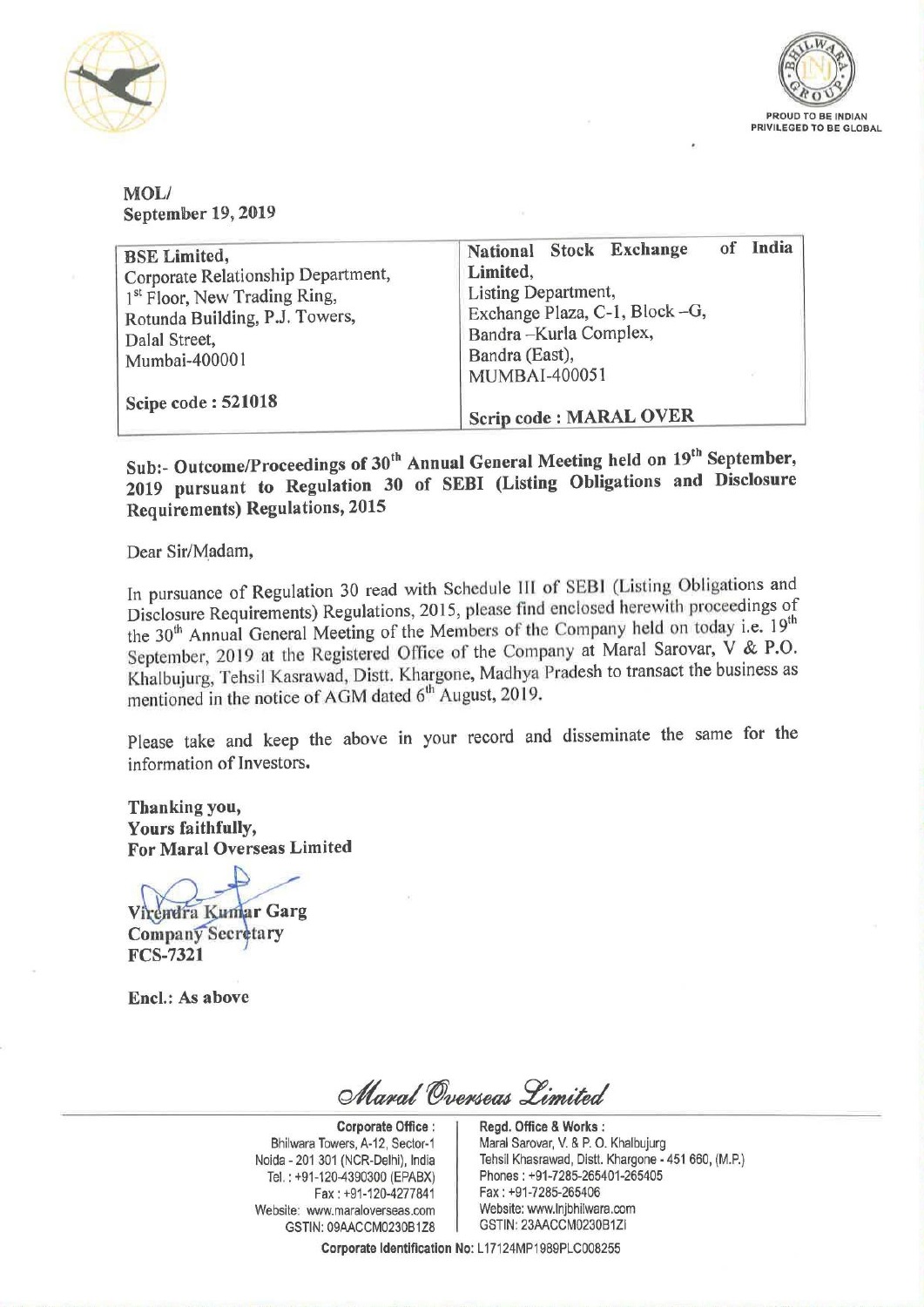



## PROCEEDINGS OF 30<sup>th</sup> ANNUAL GENERAL MEETING (AGM) OF THE MEMBERS OF THE COMPANY HELD ON THURSDAY, THE 19<sup>TH</sup> DAY OF SEPTEMBER, 2019, AT 11:00 A.M AT THE REGISTERED OFFICE AT MARAL SAROVAR, V. & P.O. KHALBUJURG, TEHSIL KASRAWAD DISTT. KHARGONE-451660 MADHYA PRADESH.

Shri Shantanu Agarwal, Director and Member of the Audit Committee, Nomination & Remuneration Committee and Stakeholders Relationship Committee as nominated to the attend the AGM by Chairman of the respective Committees was elected as a Chairman of the meeting.

Shri Virendra Kumar Garg, Company Secretary informed the Chairman that requisite numbers of member for constituting the quorum as per the Companies Act, 2013 were present in person.<br>The Chairman informed to the members that other Directors have conveyed their inability to attend

the meeting due to their pre-occupations. The Statutory Auditors and Secretarial Auditors of the Company were present in the meeting through their authorised representative.<br>The Chairman called the Meeting to order. The Notice of the meeting and the Auditors Report,

Board Report were taken as read with the permission of members present. There were no qualification in the Auditor's Report and Report of Secretarial Auditor of the Company.

The Chairman welcomed the members to the 30<sup>th</sup> Annual General Meeting of the Company. The Chairman, thereafter, addressed the members highlighting the salient features of the Company's operations relating to the year ended the 31<sup>st</sup> March, 2019. He then stated that with regard to the remote e-voting process pursuant to Section 108 of the Companies Act, 2013 read with Rule 20 of the Companies (Management and Administration) Rules, 2014, as amended vide Companies<br>(Management and Administration) Amendment Rules 2015 Secretarial Standard-2 and pursuant<br>to the Regulation 44 of SEBI (Listing Obligatio mentioned in the Notice convening AGM. He further announced that Statutory Registers<br>maintained as per the Companies Act, 2013 were kept ready at the Meeting for inspection by the<br>members.

The Chairman informed that he himself was interested in the Resolution no. 2, 3 and 6 of the Notice and therefore he requested that for the Resolution no 2, 3 & 6 Shri Dinesh Kumar Mittal present should Chair the meeting and conduct the proceeding for above Resolution.

With the consent of all members present Shri Dinesh Kumar Mittal member of the Company was elected as Chairman of the meeting for the item no 2, 3 & 6 of the notice of the AGM.

He then initiated discussion and invited the queries on the financial statements. The members raised certain queries which were adequately replied. Thereafter, the Chairman informed that the members, who did not cast their

He then informed to the members that Shri Pranav Kumar, Practicing Company Secretary was appointed as the scrutinizer to conduct and scrutinize the poll process in fair, transparent and efficient manner. appointed as the scrutinizer to conduct and scrutinize the poll process in fair, transparent and efficient manner.

Maral Overseas Limited

**Corporate Office:** Regd. Office & Works:<br>Bhilwara Towers, A-12, Sector-1 Maral Sarovar, V. & P. O. Noida - 201 301 (NCR-Delhi), India Website: www.maraloverseas.com Website: www.lnjbhilwara.com <br>GSTIN: 09AACCM0230B1ZI GSTIN: 09AACCM0230B1Z8

Marcul Overseas Limited<br>
Corporate Office : Regd. Office & Works :<br>
Para Towers, A-12, Sector-1<br>
201 301 (NCR-Delhi), India Tehsil Khasrawad, Distt. Khargone - 451 660, (M.P.) Bhilwara Towers, A-12, Sector-1 | Maral Sarovar, V. & P. O. Khalbujurg Tel. ; +91-120.4390300 (EPABX) Phones : +91-7285-265401-265405 Fax: +91-120-4277841 Fax: +91-7285-265406<br>Metalogy Metalogy Metals: www.inibhilwara.com

'9

Corporate Identification No: L17124MP1989PLC008255